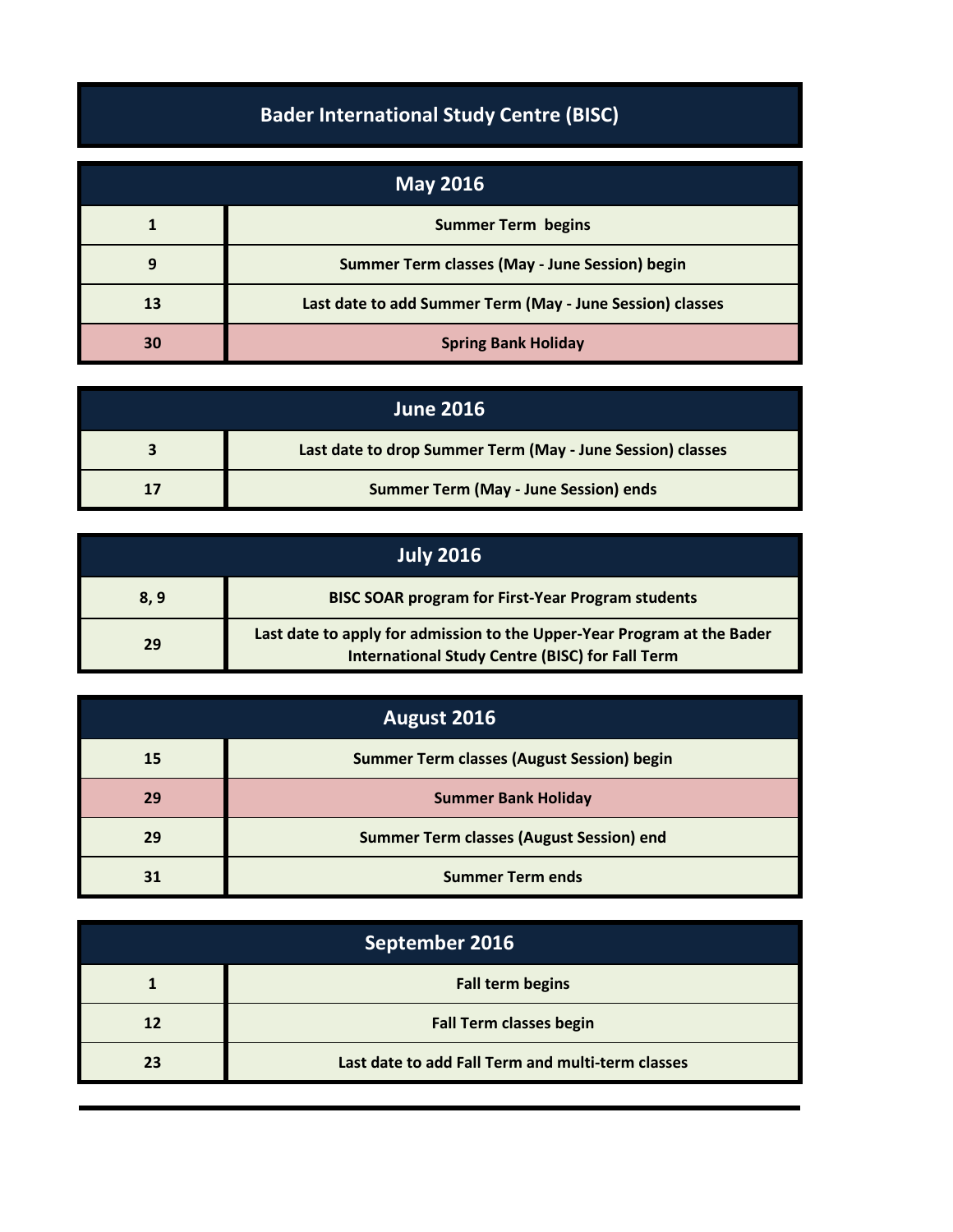| October 2016 |                       |
|--------------|-----------------------|
| $21 - 25$    | Mid-term trip         |
| $26 - 30$    | <b>Reading period</b> |

| November 2016 |                                                                                                                                     |
|---------------|-------------------------------------------------------------------------------------------------------------------------------------|
|               | Last date to drop Fall Term classes                                                                                                 |
| 11            | <b>Remembrance Day</b>                                                                                                              |
| 15            | Last date to apply for admission to the Upper-Year Program at the Bader<br><b>International Study Centre (BISC) for Winter Term</b> |
| 18-20         | <b>Reading period</b>                                                                                                               |

| December 2016 |                                                |
|---------------|------------------------------------------------|
|               | <b>Fall Term classes end</b>                   |
| $3 - 13$      | Study / examination period                     |
| 6             | <b>Commemoration Day (academics cancelled)</b> |
|               | <b>Fall Term ends</b>                          |

| January 2017 |                                      |
|--------------|--------------------------------------|
|              | <b>Winter Term begins</b>            |
|              | <b>Winter Term classes begin</b>     |
| 20           | Last date to add Winter Term classes |

| <b>February 2017</b> |                       |
|----------------------|-----------------------|
| $17 - 21$            | <b>Mid-Term Trip</b>  |
| $22 - 26$            | <b>Reading period</b> |

| <b>March 2017</b> |                                                      |
|-------------------|------------------------------------------------------|
|                   | Last date to drop Winter Term and multi-term classes |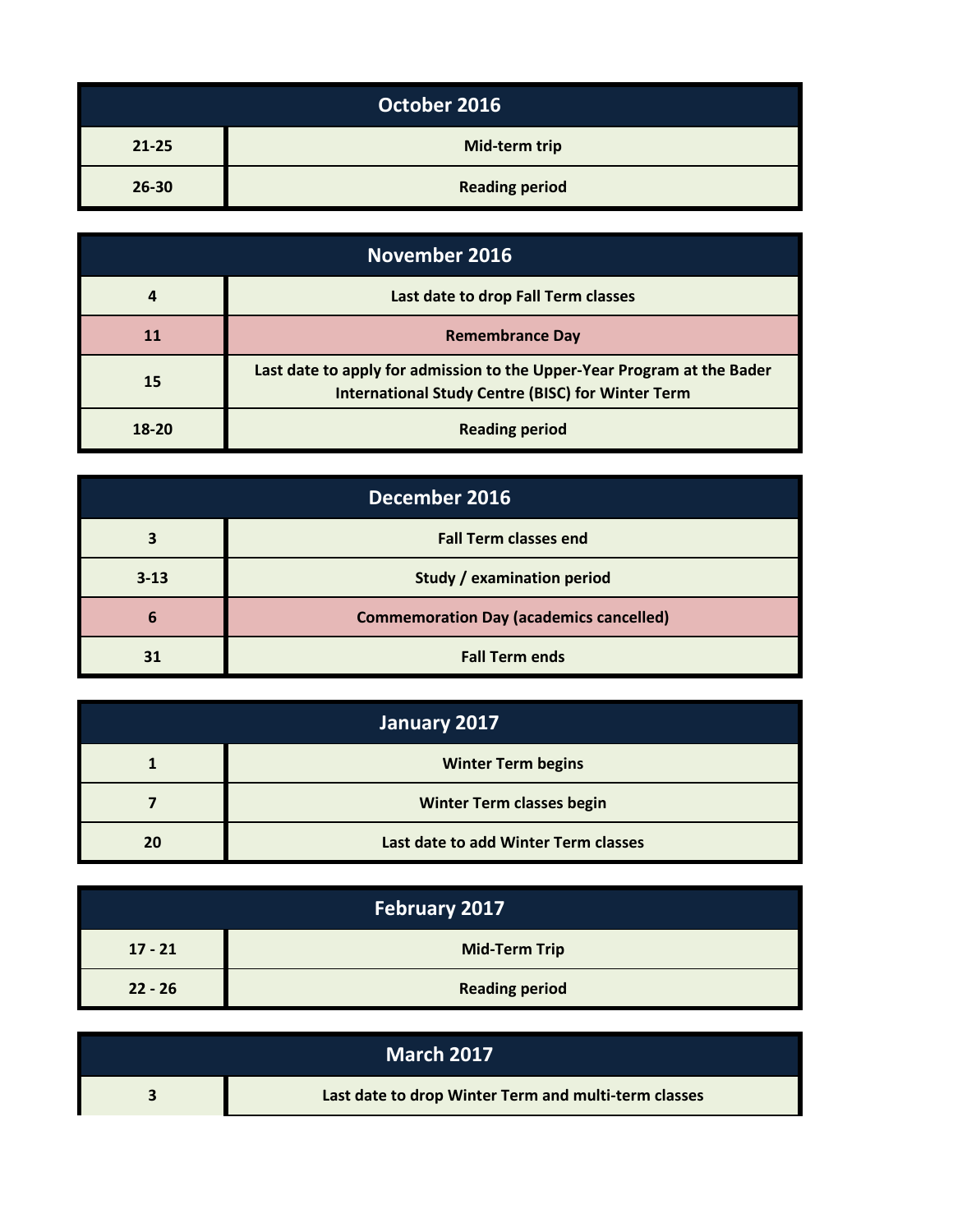| 15 | Last date to apply for admission to the Upper-Year Program at the Bader<br>International Study Centre (BISC) for Summer Term (May - June Session) |
|----|---------------------------------------------------------------------------------------------------------------------------------------------------|
| 30 | <b>Winter Term classes end</b>                                                                                                                    |

| <b>April 2017</b> |                                   |  |
|-------------------|-----------------------------------|--|
| $1 - 11$          | <b>Study / Examination period</b> |  |
| 30                | <b>Winter Term ends</b>           |  |

| <b>May 2017</b> |                                                           |  |
|-----------------|-----------------------------------------------------------|--|
|                 | <b>Summer Term begins</b>                                 |  |
| 8               | Summer Term classes (May - June Session) begin            |  |
| 12              | Last date to add Summer Term (May - June Session) classes |  |
| 29              | <b>Spring Bank Holiday</b>                                |  |

| <b>June 2017</b> |                                                            |  |
|------------------|------------------------------------------------------------|--|
|                  | Last date to drop Summer Term (May - June Session) classes |  |
| 15               | <b>Summer Term (May - June Session) ends</b>               |  |

| <b>July 2017</b> |                                                                                                                                   |  |
|------------------|-----------------------------------------------------------------------------------------------------------------------------------|--|
| 7,8              | <b>BISC SOAR program for First-Year Program students</b>                                                                          |  |
| 31               | Last date to apply for admission to the Upper-Year Program at the Bader<br><b>International Study Centre (BISC) for Fall Term</b> |  |

| August 2017 |                                                    |  |
|-------------|----------------------------------------------------|--|
| 14          | <b>Summer Term classes (August Session) begins</b> |  |
| 28          | <b>August Bank Holiday</b>                         |  |
| 28          | <b>Summer Term classes (August Session) ends</b>   |  |
| 31          | <b>Summer Term ends</b>                            |  |